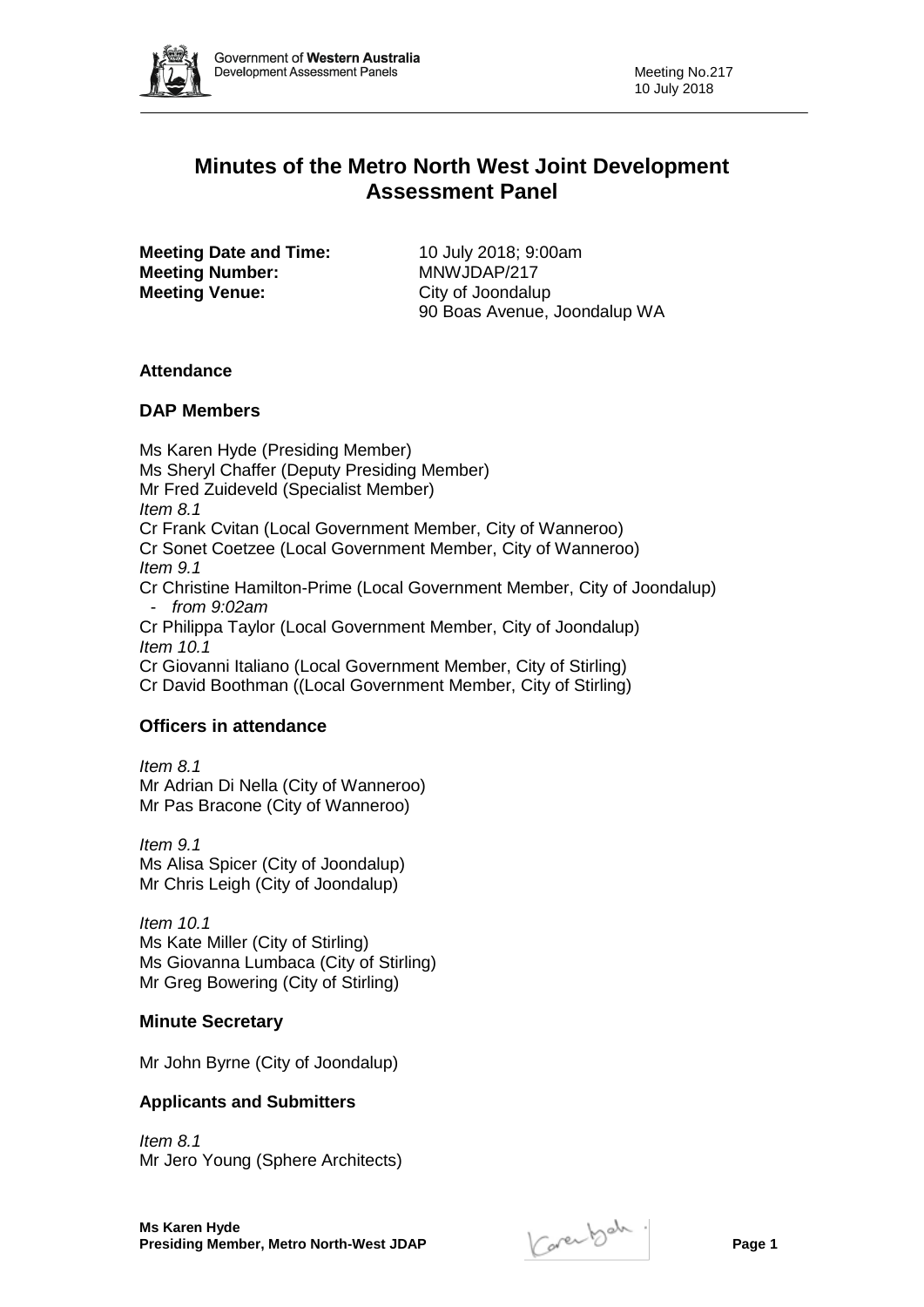

*Item 9.1* Mr Andrew Carville (Scentre Group) Mr Kris Nolan (Urbis) Ms Sarah Asher (MJA Studio)

*Item 10.1* Ms Amanda Butterworth (Griffin Guardian Pty Ltd C/- Allerding & Associates) Mr Adrian Fratelle (Fratelle Group) Mr Craig Wallace (Laven) Mr Brett Garrett (Griffin Group)

## **Members of the Public / Media**

There were 14 members of the public in attendance.

Ms Lucy Jarvis from Community Newspaper Group was in attendance.

#### **1. Declaration of Opening**

The Presiding Member declared the meeting open at 9.00am on 10 July 2018 and acknowledged the past and present traditional owners and custodians of the land on which the meeting was being held.

The Presiding Member, announced the meeting would be run in accordance with the DAP Standing Orders 2017 under the *Planning and Development (Development Assessment Panels) Regulations 2011*.

The Presiding Member advised that in accordance with Section 5.16 of the DAP Standing Orders 2017 which states *'A person must not use any electronic, visual or audio recording device or instrument to record the proceedings of the DAP meeting unless the Presiding Member has given permission to do so.',* the meeting would not be recorded.

#### **2. Apologies**

Cr Russell Driver (Local Government Member, City of Wanneroo) Cr Samantha Fenn (Local Government Member, City of Wanneroo)

#### **3. Members on Leave of Absence**

Nil

## **4. Noting of Minutes**

DAP members noted that signed minutes of previous meetings are available on the [DAP website.](https://www.planning.wa.gov.au/7578.aspx)

#### **5. Declaration of Due Consideration**

All members declared that they had duly considered the documents.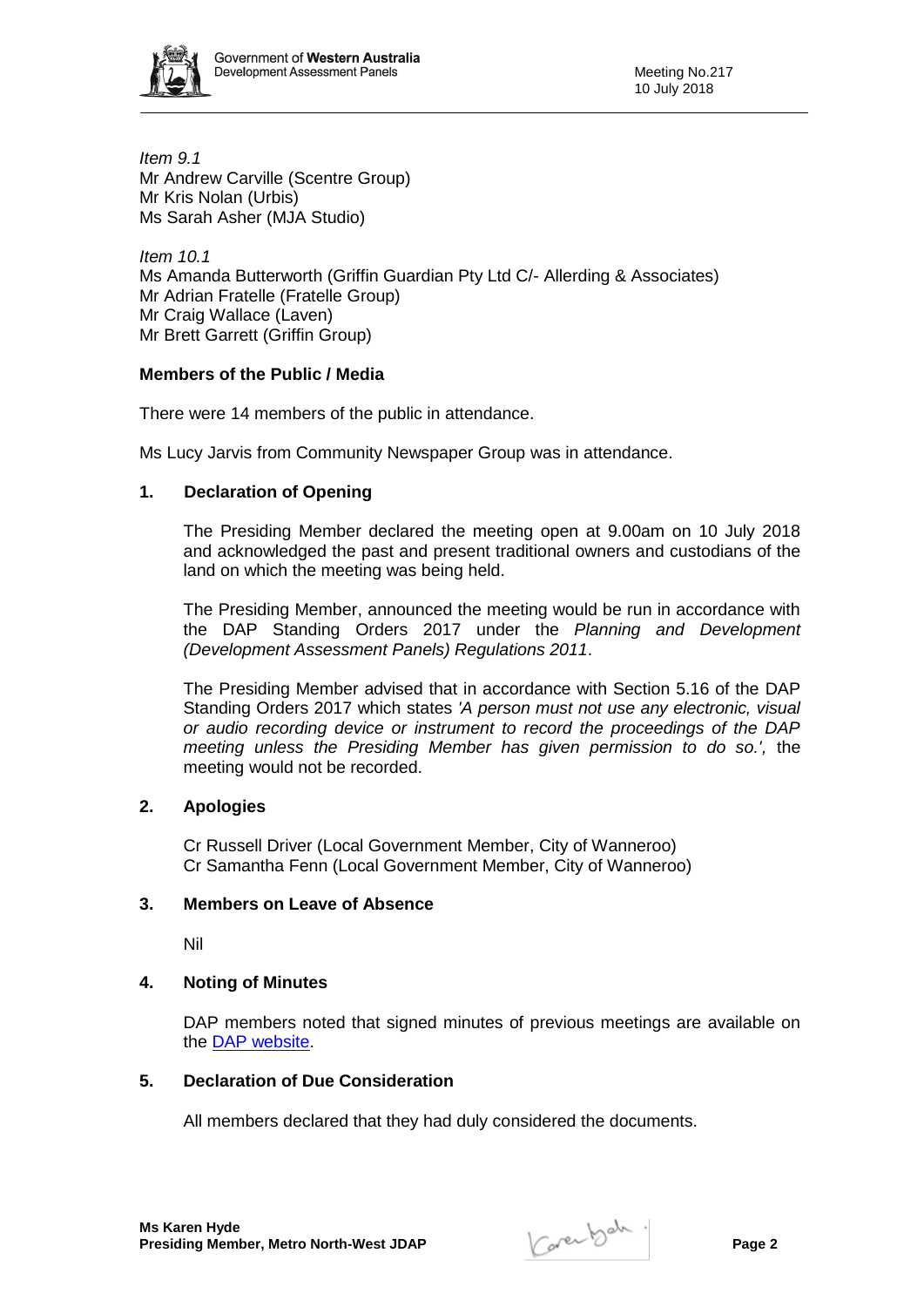

## **6. Disclosure of Interests**

In accordance with section 2.4.10 of the DAP Code of Conduct 2017, DAP Member, Ms Karen Hyde, declared that she participated in a State Administrative Tribunal process in relation to the application at Item No.10.1. However, under section 2.1.3 of the DAP Code of Conduct 2017, Ms Hyde acknowledged that she is not bound by any confidential discussions that occurred as part of the mediation process and undertakes to exercise independent judgment in relation to any DAP applications before her, which will be considered on its planning merits.

#### **7. Deputations and Presentations**

**7.1** Mr Jero Young (Sphere Architects) addressed the DAP in support of the application at Item 8.1 and responded to questions from the panel.

#### *The presentation at Item 7.1 was heard prior to the application at Item No. 8.1.*

- **7.2** Mr Kris Nolan (Urbis) addressed the DAP in support of the application at Item 9.1 and responded to questions from the panel.
- **7.3** Mr Andrew Carville (Scentre Group) addressed the DAP in support of the application at Item 9.1 and responded to questions from the panel.

## *The presentations at Items 7.2 and 7.3 were heard prior to the application at Item No. 9.1.*

- **7.4** Mr Craig Wallace (Laven) addressed the DAP in support of the application at Item 10.1 and responded to questions from the panel.
- **7.5** Ms Amanda Butterworth (Griffin Guardian Pty Ltd C/- Allerding & Associates) addressed the DAP in support of the application at Item 10.1 and responded to questions from the panel.

*The presentations at Items 7.4 and 7.5 were heard prior to the application at Item No. 10.1.*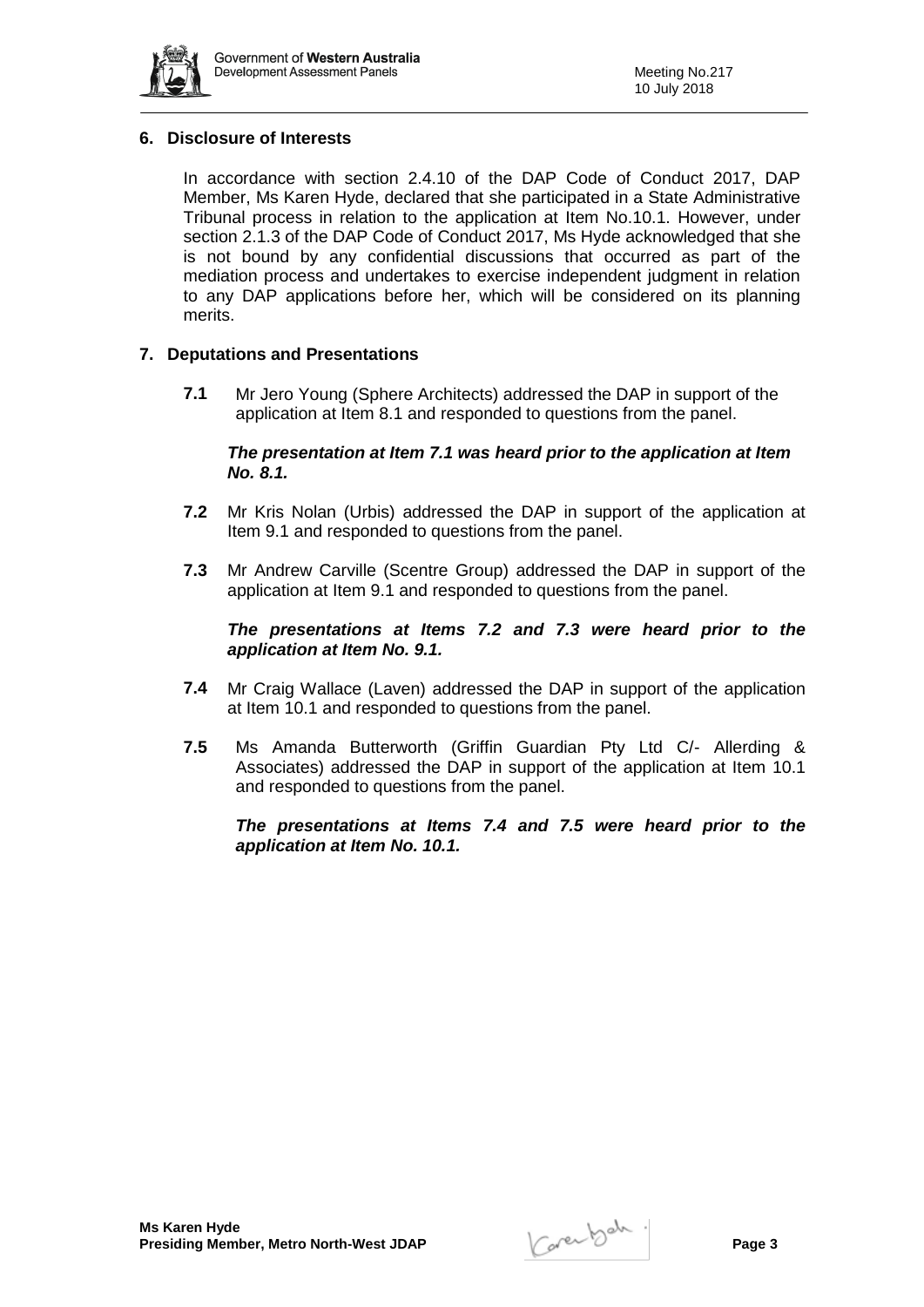

## **8. Form 1 – Responsible Authority Reports – DAP Application**

| 8.1 | <b>Property Location:</b><br><b>Development Description:</b> | Lot 3126 (68) Amesbury Loop, Butler<br>New Church/Community Hall, Kids Spaces,<br><b>Offices and Parking Facilities</b> |
|-----|--------------------------------------------------------------|-------------------------------------------------------------------------------------------------------------------------|
|     | Applicant:<br>Owner:                                         | Mr Jero Young (Sphere Architects)<br>Ms Penny Dowell (Kingdomcity Perth Inc)                                            |
|     | Responsible Authority:<br>DAP File No:                       | City of Wanneroo<br>DAP/17/01324                                                                                        |

#### **REPORT RECOMMENDATION**

| <b>Moved by: Cr Frank Cvitan</b> | <b>Seconded by: Cr Sonet Coetzee</b> |
|----------------------------------|--------------------------------------|
|----------------------------------|--------------------------------------|

That the Metro North-West Joint Development Assessment Panel resolves to:

**Approve** DAP Application reference DAP/17/01324 and accompanying plans: 2a Site Feature Survey – Plan 1 - 12101B (August 2017), 2b Site Plan and Location Plan – SK.02 (April 2018), 2c Sections – SK.03 (January 2018), 2d Ground Floor Plan – SK.04 (January 2018), 2e Upper Floor Plan - SK.05 (January 2018), 2f Elevation Plans 1 of  $2 - SK.06$  (January 2018),  $2g - E$ levation Plans 2 of  $2 - SK.07$ (January 2018), 2h Landscaping Plan – 17029-MP01 (November 2017) and 2i Northern Elevation Plans – SK.16 (April 2018) as included within **Attachment 2** in accordance with Clause 68 of the *Planning and Development (Local Planning Schemes) Regulations 2015* and the provisions of the City of Wanneroo's District Planning Scheme No. 2, subject to the following conditions:

#### **Conditions**

- 1. This approval only relates to the proposed **Place of Worship, Place of Assembly and Signage** as indicated on the approved plans. It does not relate to any other development on the lot.
- 2. The use of the approved premises shall conform to the District Planning Scheme No. 2 definition of a **Place of Worship** and **Place of Assembly** which states: *"Place of Worship: includes buildings used primarily for the religious activities of a church, but does not include an institution for primary, secondary or higher education, or a residential training institution.*

*Place of Assembly: means premises where the public assemble or go for any cultural, religious, recreational, sporting or other activity save that where the scale of development proposed is greater than can be reasonably accommodated in any area, the use shall be dealt with as a "Special Place of Assembly."*

A change of use from that outlined above may require the approval of the City.

3. The northern elevation of the building facing the future Mitchell Freeway road reservation is to add greater articulation to the façade and is to incorporate a range of building materials, colours, textures and additional signage, to the satisfaction of the City.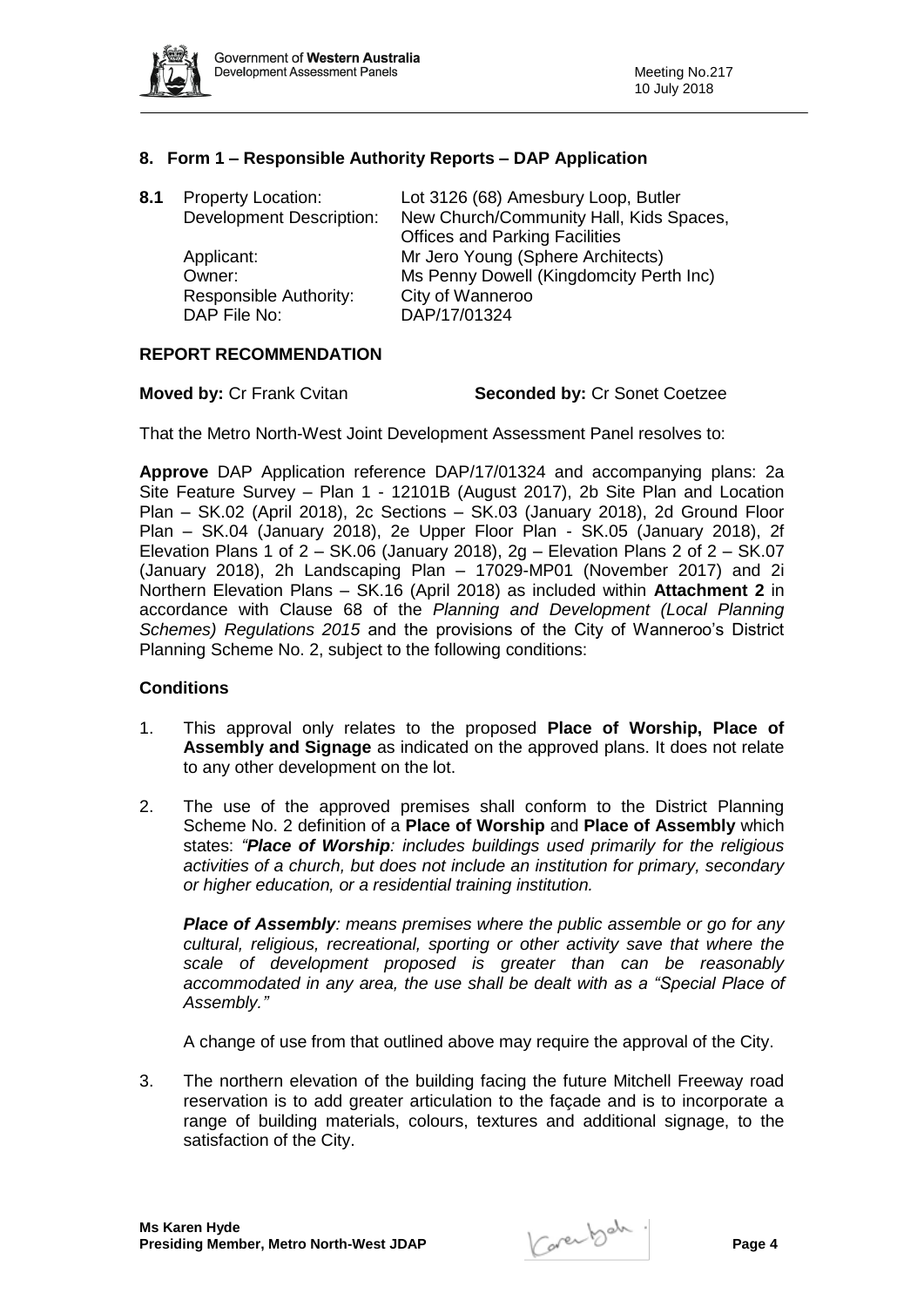

- 4. A maximum of **500 people** including a maximum of **100 children** are permitted within the Place of Worship and Place of Assembly premises at any one time.
- 5. The hours of operation of the Place of Worship and Place of Assembly premises are to be between the hours of **9:00am to 9:00pm Monday to Friday**  and **9:00am to 9:00pm Sunday**.
- 6. The offices shall be incidental to the predominant uses, being the **Place of Worship and Place of Assembly** and shall not be used for activities unrelated to the approved uses.
- 7. Planting and landscaping shall be carried out in accordance with the attached landscaping plans, prior to the occupation of the development and shall thereafter be maintained to the satisfaction of the City.
- 8. The development is to be undertaken in accordance with the recommendations of the Bushfire Management Plan (Revision 4) prepared by Entire Fire Management dated 29 May 2018, to the satisfaction of the City.
- 9. Lighting shall be installed along all driveways and pedestrian pathways and in all common service areas prior to the development first being occupied and thereafter maintained.
- 10. Parking areas, driveways and points of ingress and egress shall be designed and constructed in accordance with the Australian Standard for Off-street Car parking (AS 2890.01), and shall be drained, sealed and marked prior to occupation of the development.
- 11. The parking area and associated access indicated on the approved plans shall not be used for the purposes of storage or obstructed in any way at any time, without the prior approval of the City.
- 12. Storage areas, plant, equipment and bin areas shall be screened from view from adjoining streets, public places and adjacent properties.
- 13. All waste shall be collected from the site by a private contractor at the cost of the applicant/owner.
- 14. All signage is to be contained entirely within the allotment. Any additional signage is to be kept in accordance with the City's Signs Local Planning Policy 4.3 and/or Signs Local Law (1999) as amended from time to time.
- 15. A construction management plan being submitted and approved by the City, prior to the commencement of any development. The construction management plan shall detail how the construction of the development will be managed in order to limit the impact on the users of the surrounding area. The plan will need to ensure that:
	- Adequate space is provided within the subject site for the parking of construction vehicles and for the storage of building materials so as to minimise the need to utilise the surrounding road network;
	- Adequate provision is made for the parking of workers' vehicles;
	- Pedestrian and vehicular access around the site is maintained;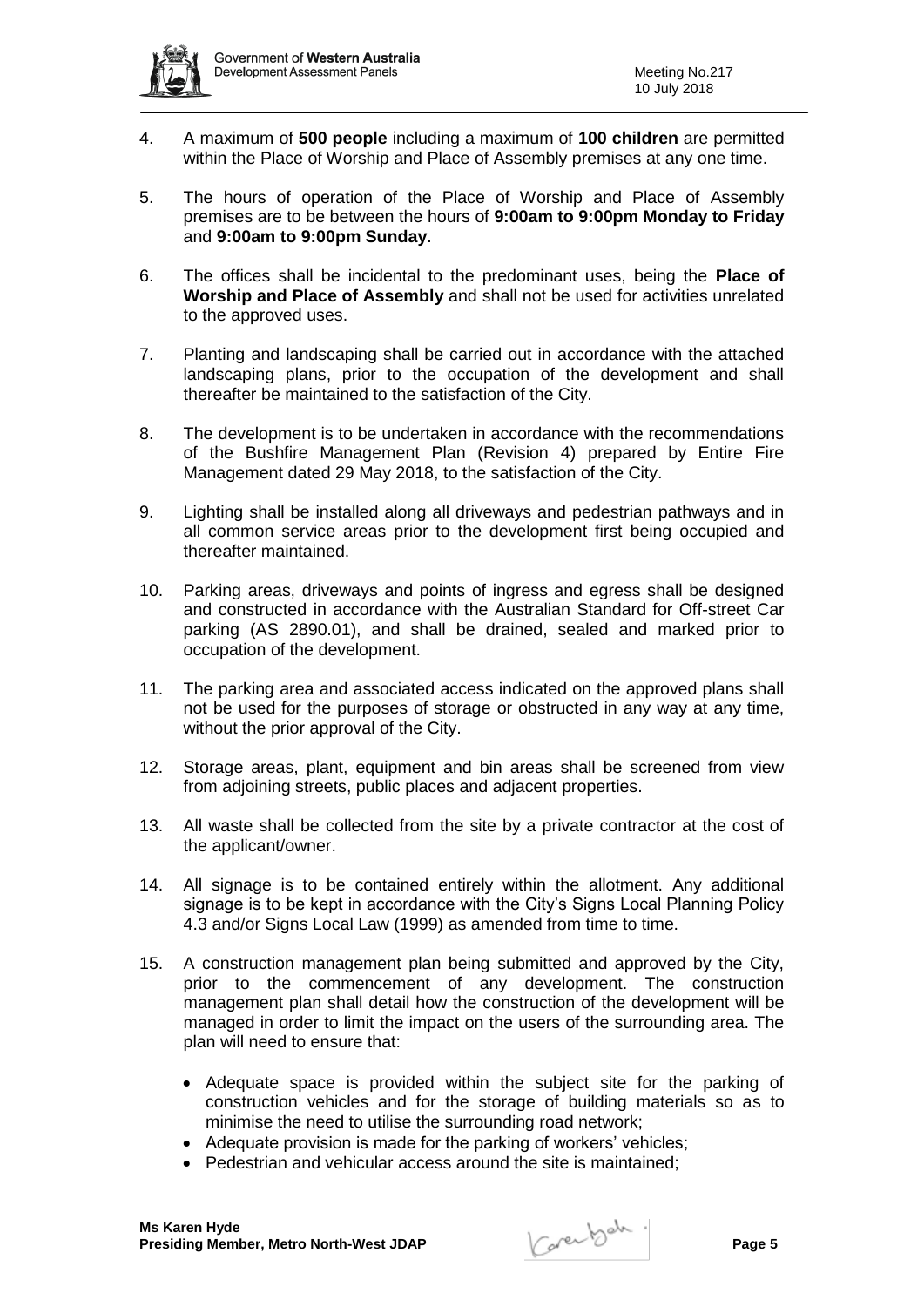

- The delivery of goods and materials does not adversely impact on the amenity of the surrounding properties; and
- The hours of construction are limited to ensure that there is no adverse impact on the amenity of the surrounding properties.
- 16. Stormwater and any other water run-off from buildings or paved areas shall be collected and retained on site.
- 17. The proponent/landowner shall take appropriate steps to remove any graffiti applied to the external surfaces of the building within 7 days of it being applied, to the satisfaction of the City.
- 18. No structure, inclusive of footings, gutters and downpipes is to encroach onto the Mitchell Freeway Road reserve.
- 19. No earthworks are to encroach onto the Mitchell Freeway Road reserve.
- 20. No storm water drainage is to be discharged onto the Mitchell Freeway Road reserve.
- 21. The landowner/applicant shall make good any damage to the existing verge vegetation within the Mitchell Freeway Road reserve.

#### **Advice Notes**

- 1. This is a development approval only and is issued under the City of Wanneroo's District Planning Scheme No. 2 and the Western Australian Planning Commission's Metropolitan Region Scheme. It is the proponent's responsibility to comply with all other applicable legislation and obtain all required approvals, licences and permits prior to commencement of this development.
- 2. This development approval does not take into account any restrictive covenants. It is the proponent's responsibility to ensure that the development will not result in a conflict of contractual obligations.
- 3. If the development the subject of this approval is not substantially commenced within a period of 2 years, or another period specified in the approval after the date of the determination, the approval will lapse and be of no further effect. Where an approval has lapsed, no development must be carried out without further approval of the local government having first been sought and obtained.
- 4. If an applicant or owner is aggrieved by this determination there is a right of review by the State Administrative Tribunal in accordance with the *Planning and Development Act 2005* Part 14. An application must be made within 28 days of the determination.
- 5. Adequate measures to minimise any impacts of dust and sand drift from the site include all requirements as stipulated within the Department of Environmental Regulation's '*A guideline for managing the impacts of dust and associated contaminants from land development sites, contaminated sites remediation and other related activities'.*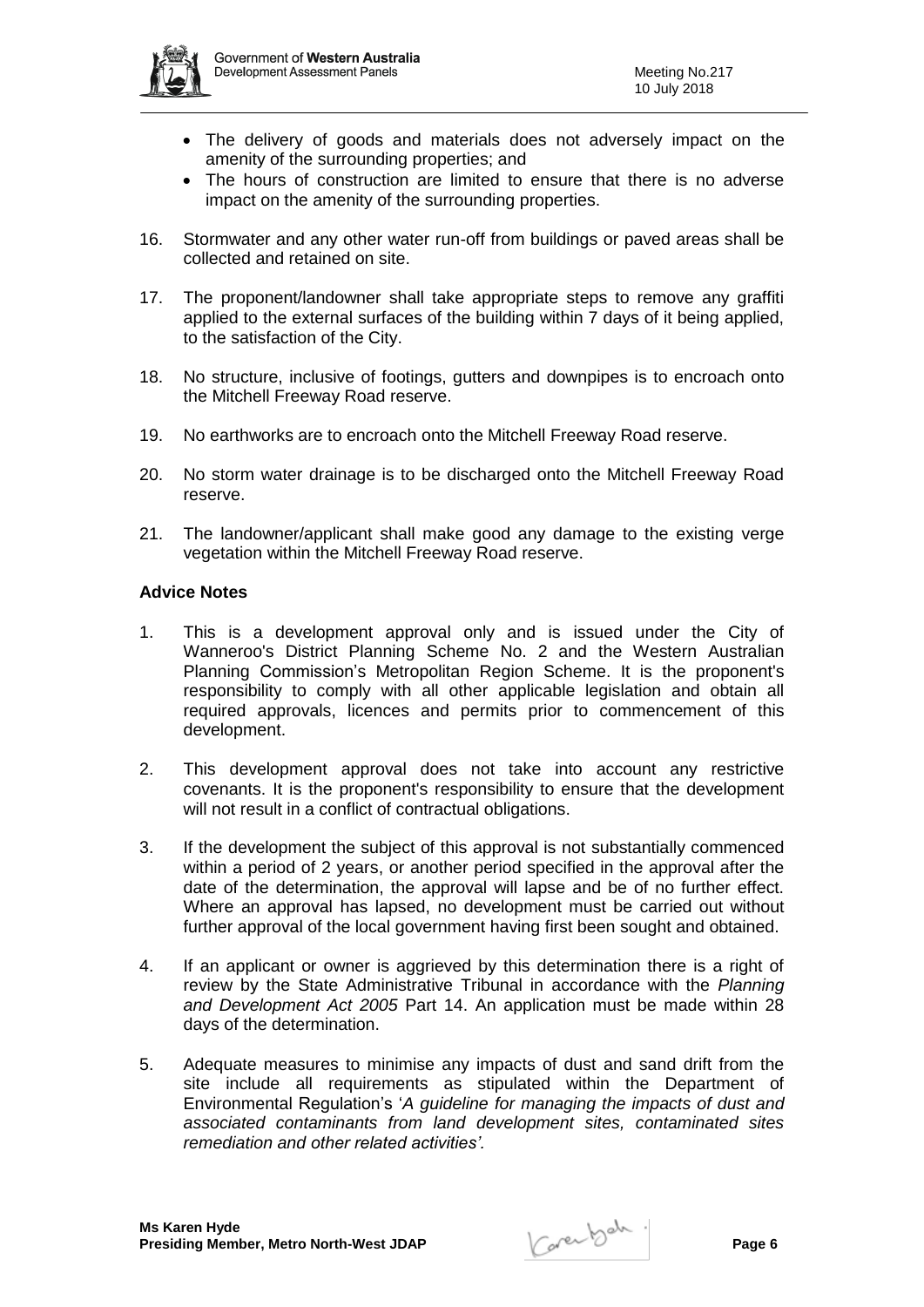

6. With regards to any management plans and/or landscape plans to be submitted to the City as required in any of the conditions set out within this development approval, these are to be submitted to the assessing officer or in their absence addressed to Planning Implementation. An assessment of the acceptability of these plans by the City will not be undertaken if these plans are submitted within a building permit application.

### **AMENDING MOTION**

**Moved by:** Ms Sheryl Chaffer **Seconded by:** Ms Karen Hyde

That condition 4 be amended to read as follows:

*4. A maximum of 500 people including children are permitted within the Place of Worship and Place of Assembly premises at any one time.*

**REASON:** Restricting the number of people is a method of controlling the parking, the number of children is therefore not relevant to this condition.

#### **The Amending Motion was put and CARRIED UNANIMOUSLY.**

### **AMENDING MOTION**

**Moved by:** Mr Fred Zuideveld **Seconded by:** Ms Karen Hyde

That condition 3 be amended to read as follows:

*1. The northern elevation of the building facing the future Mitchell Freeway road reservation is to add greater articulation to the façade and is to incorporate a range of building materials, colours, textures and signage, to the satisfaction of the City.*

**REASON:** The deletion of the word additional was felt necessary as additional signage is a matter for another application. The current proposed signage as part of this application is the focus of this condition along with other methods of introducing articulation to the building.

## **The Amending Motion was put and CARRIED UNANIMOUSLY.**

## **REPORT RECOMMENDATION (AS AMENDED)**

That the Metro North-West Joint Development Assessment Panel resolves to:

**Approve** DAP Application reference DAP/17/01324 and accompanying plans: 2a Site Feature Survey – Plan 1 - 12101B (August 2017), 2b Site Plan and Location Plan – SK.02 (April 2018), 2c Sections – SK.03 (January 2018), 2d Ground Floor Plan – SK.04 (January 2018), 2e Upper Floor Plan - SK.05 (January 2018), 2f Elevation Plans 1 of  $2 - SK.06$  (January 2018),  $2q - E$  levation Plans 2 of  $2 - SK.07$ (January 2018), 2h Landscaping Plan – 17029-MP01 (November 2017) and 2i Northern Elevation Plans – SK.16 (April 2018) as included within **Attachment 2** in accordance with Clause 68 of the *Planning and Development (Local Planning Schemes) Regulations 2015* and the provisions of the City of Wanneroo's District Planning Scheme No. 2, subject to the following conditions: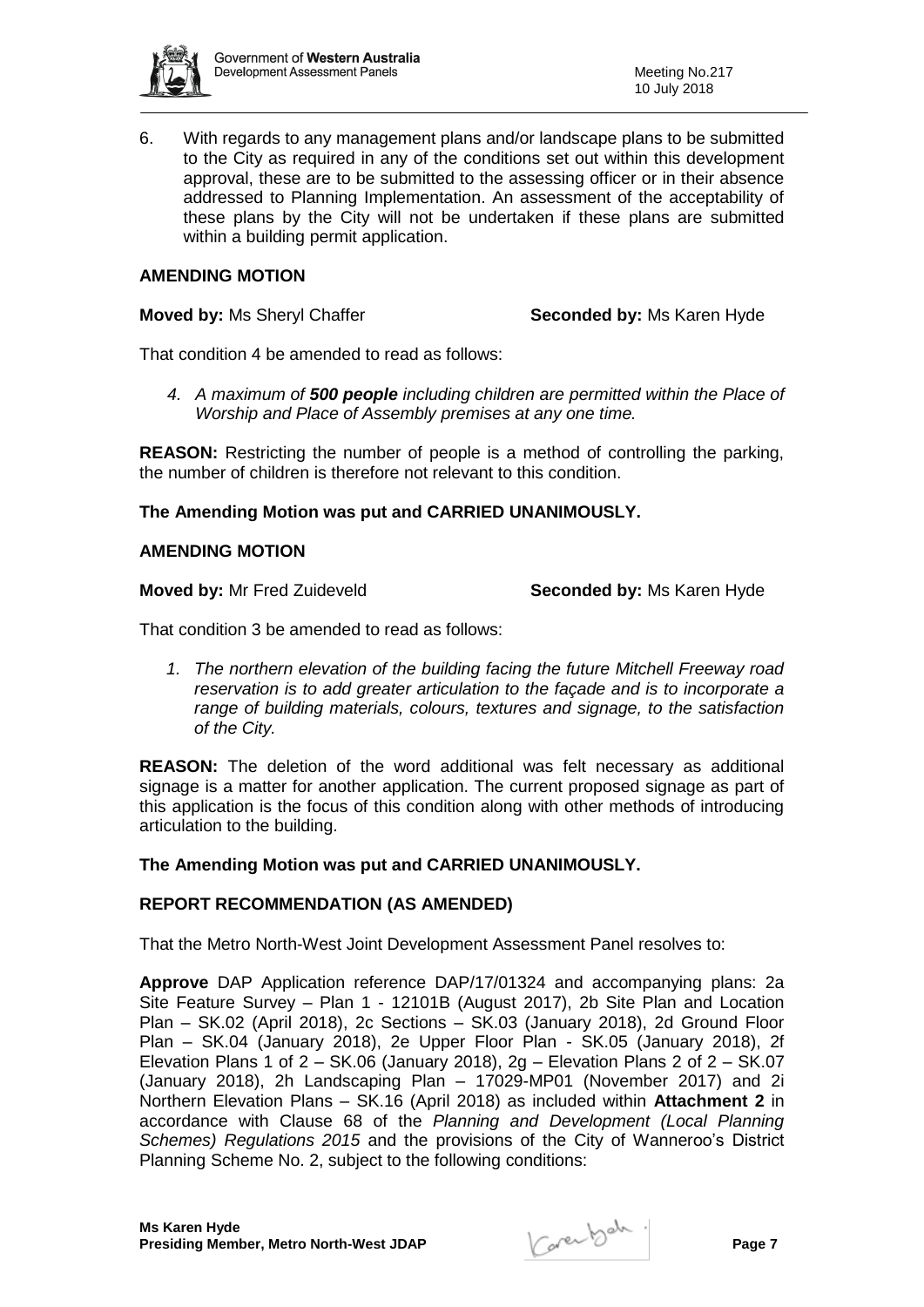

## **Conditions**

- 1. This approval only relates to the proposed **Place of Worship, Place of Assembly and Signage** as indicated on the approved plans. It does not relate to any other development on the lot.
- 2. The use of the approved premises shall conform to the District Planning Scheme No. 2 definition of a **Place of Worship** and **Place of Assembly** which states: *"Place of Worship: includes buildings used primarily for the religious activities of a church, but does not include an institution for primary, secondary or higher education, or a residential training institution.*

*Place of Assembly: means premises where the public assemble or go for any cultural, religious, recreational, sporting or other activity save that where the scale of development proposed is greater than can be reasonably accommodated in any area, the use shall be dealt with as a "Special Place of Assembly."*

A change of use from that outlined above may require the approval of the City.

- 3. The northern elevation of the building facing the future Mitchell Freeway road reservation is to add greater articulation to the façade and is to incorporate a range of building materials, colours, textures and signage, to the satisfaction of the City.
- 4. A maximum of **500 people** including children are permitted within the Place of Worship and Place of Assembly premises at any one time.
- 5. The hours of operation of the Place of Worship and Place of Assembly premises are to be between the hours of **9:00am to 9:00pm Monday to Friday**  and **9:00am to 9:00pm Sunday**.
- 6. The offices shall be incidental to the predominant uses, being the **Place of Worship and Place of Assembly** and shall not be used for activities unrelated to the approved uses.
- 7. Planting and landscaping shall be carried out in accordance with the attached landscaping plans, prior to the occupation of the development and shall thereafter be maintained to the satisfaction of the City.
- 8. The development is to be undertaken in accordance with the recommendations of the Bushfire Management Plan (Revision 4) prepared by Entire Fire Management dated 29 May 2018, to the satisfaction of the City.
- 9. Lighting shall be installed along all driveways and pedestrian pathways and in all common service areas prior to the development first being occupied and thereafter maintained.
- 10. Parking areas, driveways and points of ingress and egress shall be designed and constructed in accordance with the Australian Standard for Off-street Car parking (AS 2890.01), and shall be drained, sealed and marked prior to occupation of the development.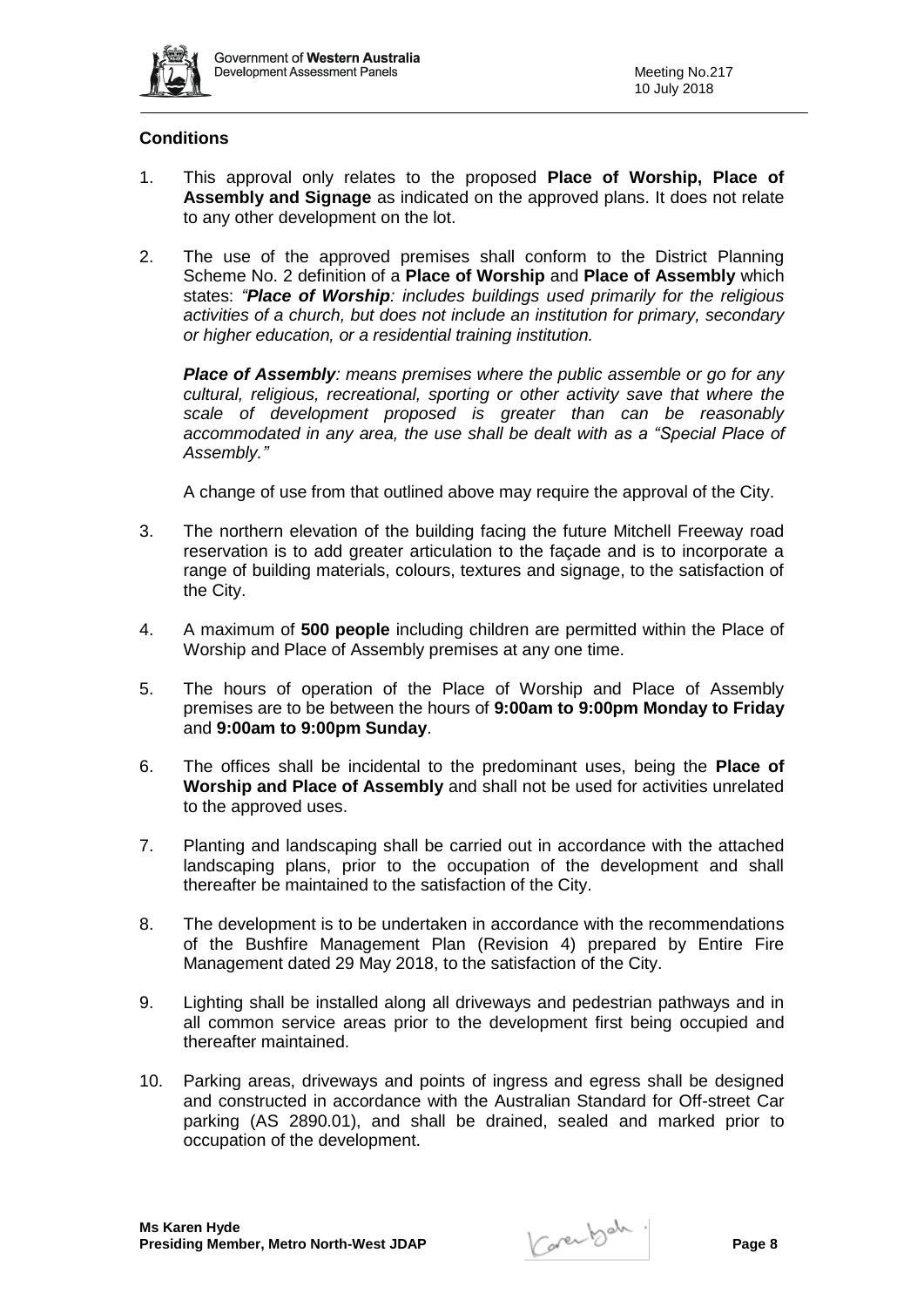

- 11. The parking area and associated access indicated on the approved plans shall not be used for the purposes of storage or obstructed in any way at any time, without the prior approval of the City.
- 12. Storage areas, plant, equipment and bin areas shall be screened from view from adjoining streets, public places and adjacent properties.
- 13. All waste shall be collected from the site by a private contractor at the cost of the applicant/owner.
- 14. All signage is to be contained entirely within the allotment. Any additional signage is to be kept in accordance with the City's Signs Local Planning Policy 4.3 and/or Signs Local Law (1999) as amended from time to time.
- 15. A construction management plan being submitted and approved by the City, prior to the commencement of any development. The construction management plan shall detail how the construction of the development will be managed in order to limit the impact on the users of the surrounding area. The plan will need to ensure that:
	- Adequate space is provided within the subject site for the parking of construction vehicles and for the storage of building materials so as to minimise the need to utilise the surrounding road network;
	- Adequate provision is made for the parking of workers' vehicles:
	- Pedestrian and vehicular access around the site is maintained:
	- The delivery of goods and materials does not adversely impact on the amenity of the surrounding properties; and
	- The hours of construction are limited to ensure that there is no adverse impact on the amenity of the surrounding properties.
- 16. Stormwater and any other water run-off from buildings or paved areas shall be collected and retained on site.
- 17. The proponent/landowner shall take appropriate steps to remove any graffiti applied to the external surfaces of the building within 7 days of it being applied, to the satisfaction of the City.
- 18. No structure, inclusive of footings, gutters and downpipes is to encroach onto the Mitchell Freeway Road reserve.
- 19. No earthworks are to encroach onto the Mitchell Freeway Road reserve.
- 20. No storm water drainage is to be discharged onto the Mitchell Freeway Road reserve.
- 21. The landowner/applicant shall make good any damage to the existing verge vegetation within the Mitchell Freeway Road reserve.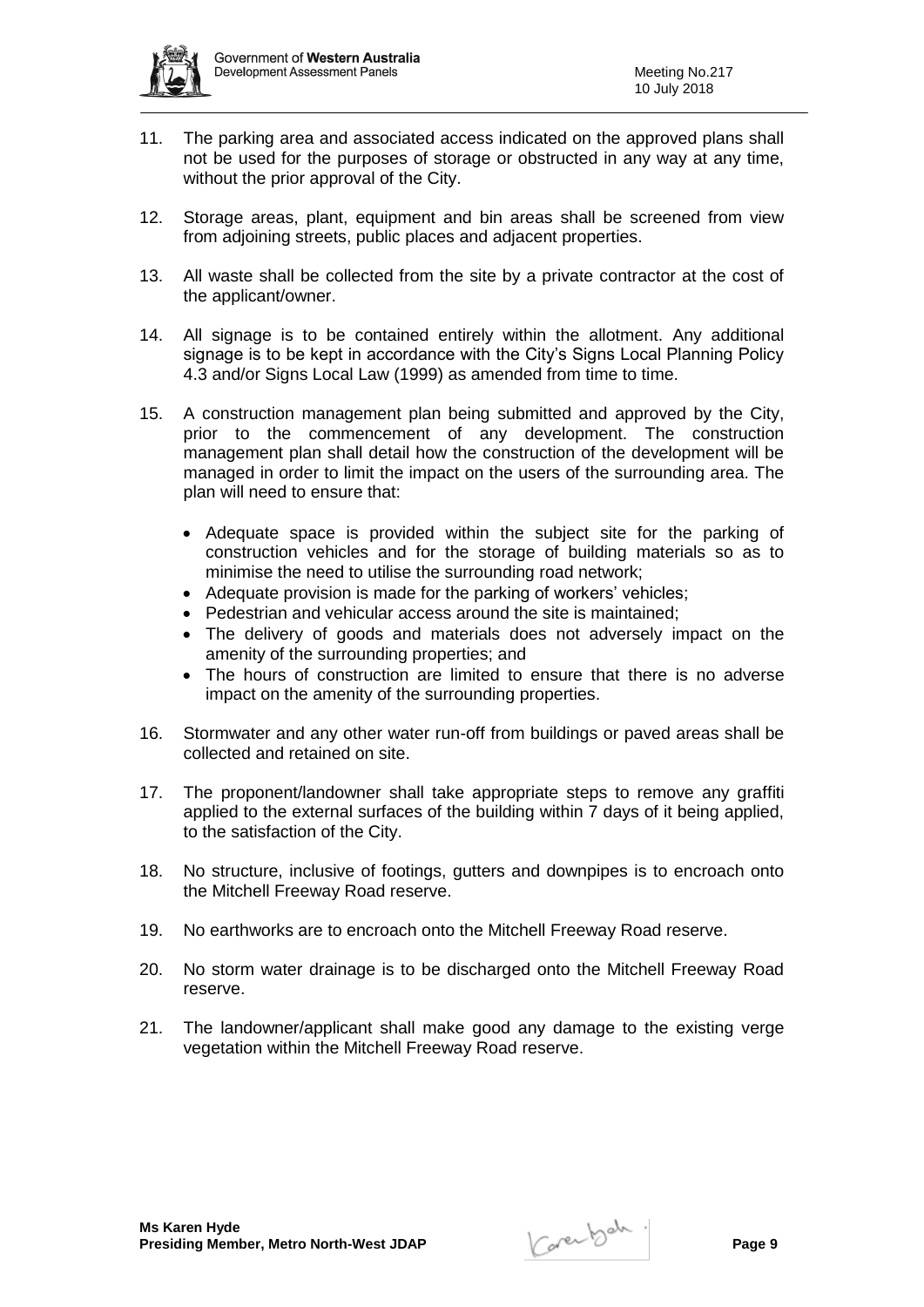

## **Advice Notes**

- 1. This is a development approval only and is issued under the City of Wanneroo's District Planning Scheme No. 2 and the Western Australian Planning Commission's Metropolitan Region Scheme. It is the proponent's responsibility to comply with all other applicable legislation and obtain all required approvals, licences and permits prior to commencement of this development.
- 2. This development approval does not take into account any restrictive covenants. It is the proponent's responsibility to ensure that the development will not result in a conflict of contractual obligations.
- 3. If the development the subject of this approval is not substantially commenced within a period of 2 years, or another period specified in the approval after the date of the determination, the approval will lapse and be of no further effect. Where an approval has lapsed, no development must be carried out without further approval of the local government having first been sought and obtained.
- 4. If an applicant or owner is aggrieved by this determination there is a right of review by the State Administrative Tribunal in accordance with the *Planning and Development Act 2005* Part 14. An application must be made within 28 days of the determination.
- 5. Adequate measures to minimise any impacts of dust and sand drift from the site include all requirements as stipulated within the Department of Environmental Regulation's '*A guideline for managing the impacts of dust and associated contaminants from land development sites, contaminated sites remediation and other related activities'.*
- 6. With regards to any management plans and/or landscape plans to be submitted to the City as required in any of the conditions set out within this development approval, these are to be submitted to the assessing officer or in their absence addressed to Planning Implementation. An assessment of the acceptability of these plans by the City will not be undertaken if these plans are submitted within a building permit application.

**REASON:** In accordance with details contained in the Responsible Authority Report and Amending Motions.

**The Report Recommendation (as amended) was put and CARRIED UNANIMOUSLY.**

*Cr Sonet Coetzee and Cr Frank Cvitan left the panel at 9.17am.*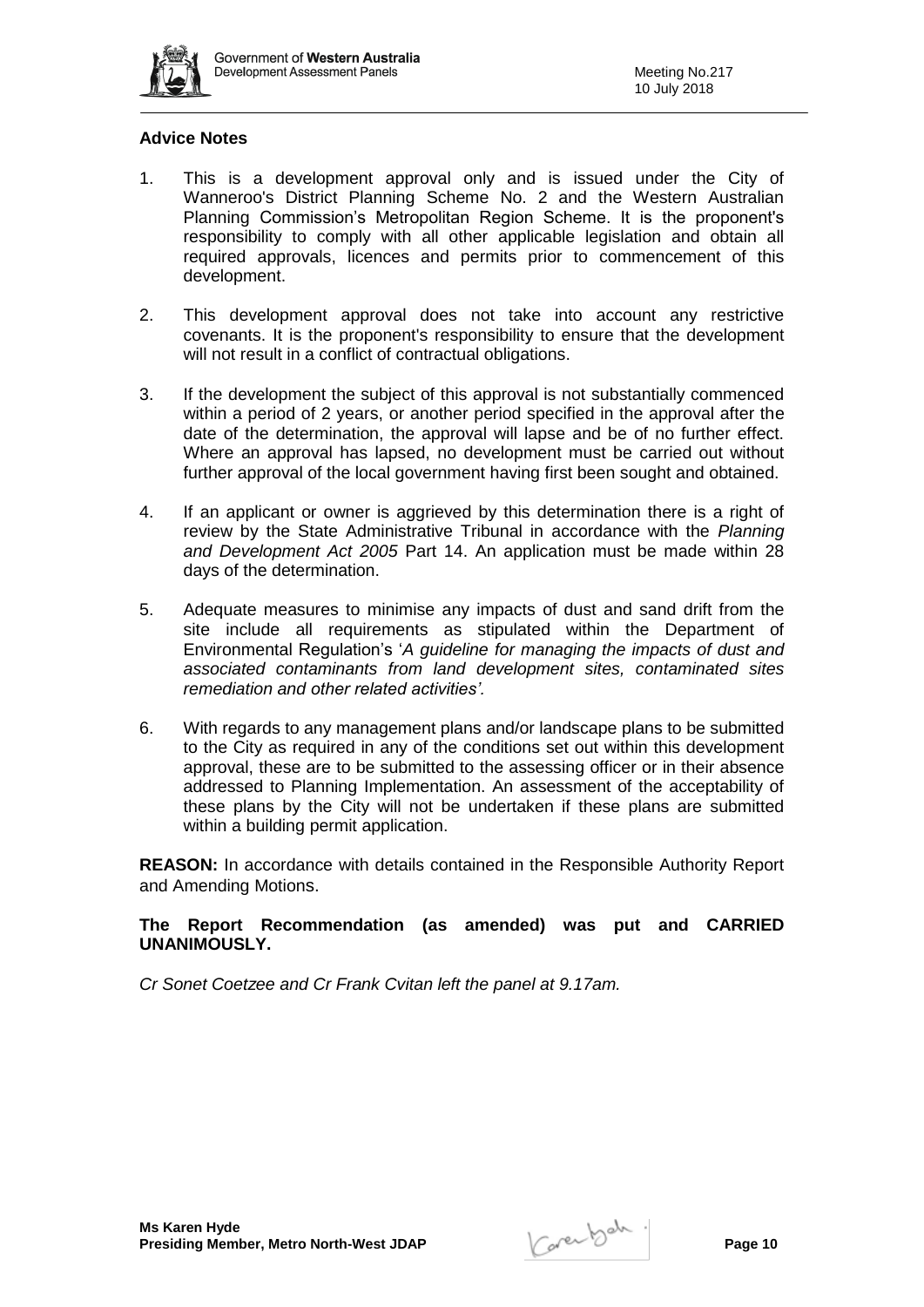

*Cr Christine Hamilton-Prime and Cr Philippa Taylor joined the panel at 9.17am.*

**9. Form 2 – Responsible Authority Reports – Amending or cancelling DAP development approval**

| 9.1 | <b>Property Location:</b><br><b>Development Description:</b><br><b>Proposed Amendments:</b> | Lot 501 (470) Whitfords Avenue, Hillarys<br>Multiple Dwellings, Retail, Commercial and Plaza<br>Three additional residential levels, an additional |  |
|-----|---------------------------------------------------------------------------------------------|----------------------------------------------------------------------------------------------------------------------------------------------------|--|
|     |                                                                                             | basement parking level and minor design<br>amendments                                                                                              |  |
|     | Applicant:                                                                                  | Mr Andrew Carville (Scentre Group)                                                                                                                 |  |
|     | Owner:                                                                                      | Mr Stewart White (RE1 Limited, RECO Whitfords<br>Pty Ltd & Scentre Management Ltd                                                                  |  |
|     | Responsible Authority:<br>DAP File No:                                                      | City of Joondalup<br>DAP/17/01270                                                                                                                  |  |

#### **REPORT RECOMMENDATION**

**Moved by:** Cr Christine Hamilton-Prime **Seconded by:** Cr Philippa Taylor

That the Metro North-West JDAP resolves to:

1. **Refuse** that the DAP Application reference DAP/17/01270 as detailed on the DAP Form 2 dated 14 May 2018 is appropriate for consideration in accordance with regulation 17(1)(c) of the *Planning and Development (Development Assessment Panels) Regulations 2011*.

**REASON:** In accordance with details contained in the Responsible Authority Report. The application was considered of a significant scale in terms of changes to the height and scale of development and changes to the amenity levels of the development that it was not regarded as a minor modification and a Form 2 application but rather a Form 1 application which should go through the due process.

## **The Report Recommendation was put and CARRIED (3/2).**

| For:     | <b>Cr Christine Hamilton-Prime</b> |
|----------|------------------------------------|
|          | Cr Philippa Taylor                 |
|          | Ms Karen Hyde                      |
| Against: | Ms Sheryl Chaffer                  |
|          | Mr Fred Zuideveld                  |

*Cr Christine Hamilton-Prime and Cr Philippa Taylor left the panel at 10.00am.*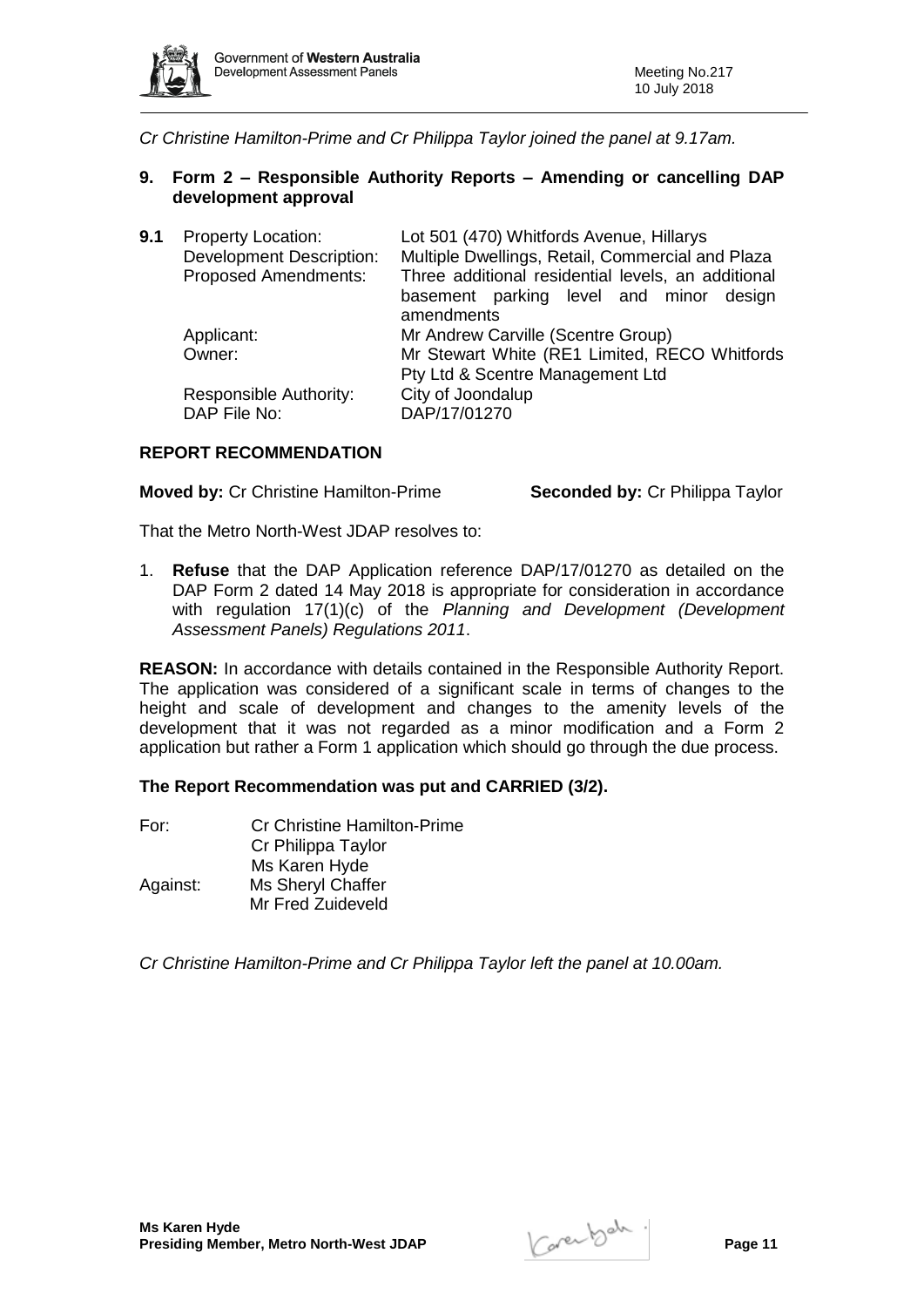

*Cr David Boothman and Cr Giovanni Italiano joined the panel at 10.00am.*

### **10. Appeals to the State Administrative Tribunal**

| <b>10.1</b> Property Location:  | Lot 356 (152) Scarborough Beach Road,            |
|---------------------------------|--------------------------------------------------|
|                                 | Scarborough                                      |
| <b>Development Description:</b> | <b>Mixed Use Development</b>                     |
| Applicant:                      | Ms Amanda Butterworth (Griffin Guardian Pty Ltd  |
|                                 | C/- Allerding & Associates)                      |
| Owner:                          | Mr Gregory John Devine (Griffin Guardian Pty Ltd |
| Responsible Authority:          | City of Stirling                                 |
| DAP File No:                    | DAP/17/01186                                     |
|                                 |                                                  |

#### **REPORT RECOMMENDATION**

**Moved by: Cr David Boothman <b>Seconded by:** Ms Karen Hyde

That the Metro North-West Joint Development Assessment Panel, pursuant to section 31 of the *State Administrative Tribunal Act 2004* in respect of SAT application DR 163 of 2017, resolves to:

**Reconsider** its decision dated 6 April 2017 and **Approve** DAP Application reference DAP/17/01186 and accompanying plans (Attachment 1) for Fourteen Multiple Dwellings at Lot 356, House Number 152 Scarborough Beach Road, Scarborough in accordance with Schedule 2, Clause 68 (2) of the *Planning and Development (Local Planning Scheme) Regulations 2015*, for the following reasons:

#### **Conditions**

- 1. The development is to comply in all respects with the attached approved plans, as dated, marked and stamped, together with any requirements and annotations detailed thereon by the City of Stirling. The plans approved as part of this application form part of the planning approval issued.
- 2. Prior to commencement of development, a separate application is to be lodged with the City of Stirling for the development within Planning Control Area 123, which will subsequently be forwarded to the WAPC for their determination.
- 3. The road widening reservation as per Planning Control Area 123 shown on WAPC Plan Number 1.7419/1 is to be ceded free of cost to the Crown, prior to the occupation of the development.
- 4. In accordance with the City of Stirling's Local Planning Policy 6.5 Development abutting Rights of Way Policy, a 0.485 metres wide portion of land along the northern boundary shall be ceded free of cost to the Crown for the purpose of road widening. All costs associated with ceding this land shall be borne by the applicant/landowner and completed prior to occupation of the development.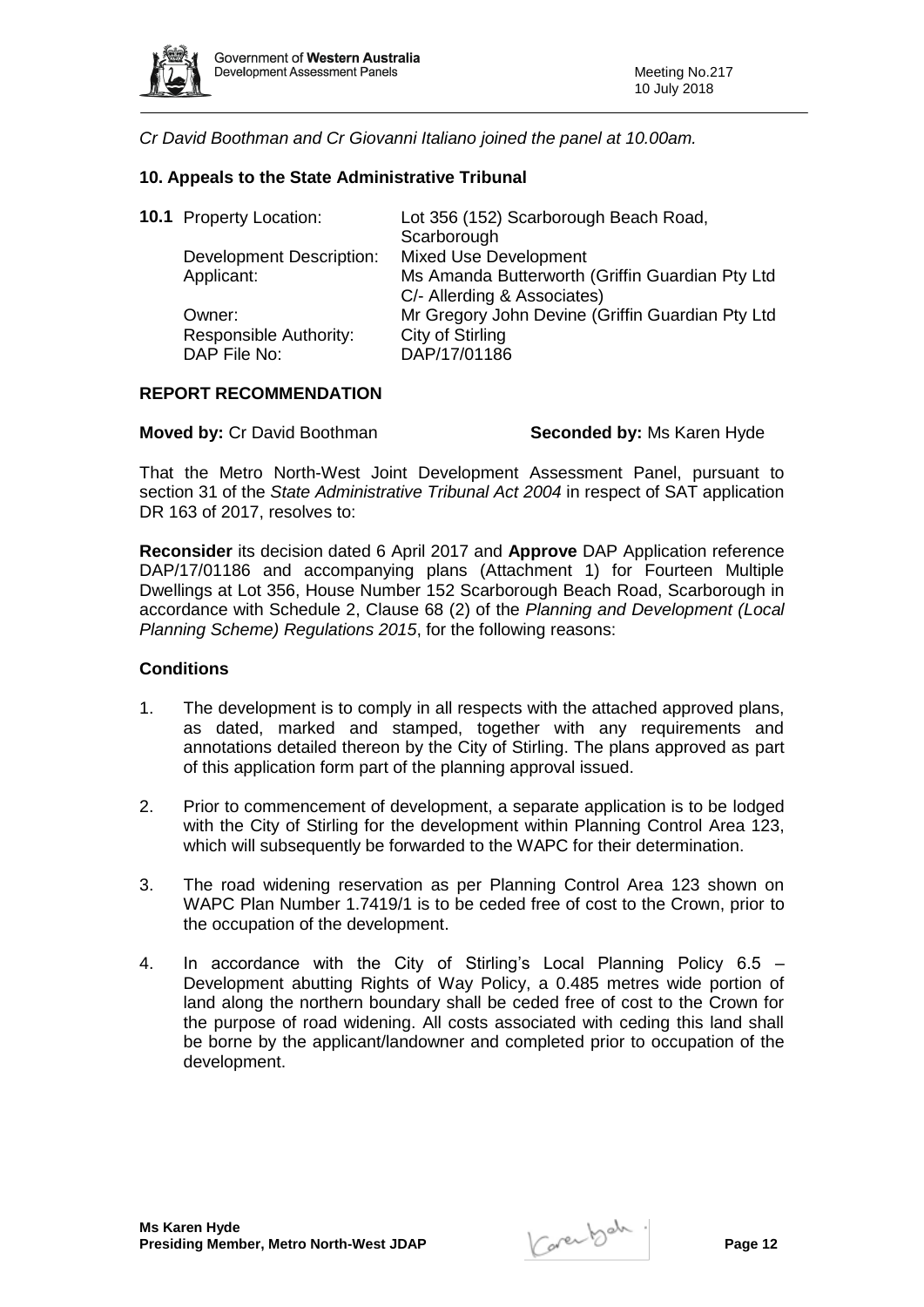

- 5. The owner must pay to the City of Stirling a development contribution towards the cost of providing lighting infrastructure on Pingrup Lane abutting the land in accordance with Local Planning Scheme No. 3. The contribution must be made to the City of Stirling at or before the time an application is made for a building permit or within 60 days from the commencement of the development, whichever occurs first.
- 6. A cash-in-lieu contribution for the provision of visitor car parking bays and associated road works along Scarborough Beach Road, prior to the commencement of development.
- 7. Prior to commencement of development, revised plans are to be submitted to the satisfaction of the City of Stirling demonstrating the following:
	- a) All external fixtures are not visible from the street, are designed to integrate with the building; or as located so as to not be visually obtrusive in accordance with the deemed-to-comply requirements of Clause 6.4.5 of the Residential Design Codes (External Fixtures, Utilities and Facilities); and
	- b) The pedestrian door between the foyer is to be provided with visually permeable panels so as to increase visibility for pedestrians accessing the parking area.
- 8. All landscaped areas are to be planted, reticulated and mulched in accordance with the approved plan prior to occupation of the development and maintained in accordance with the City of Stirling's Policy 6.6 - Landscaping.
- 9. Prior to occupation of the development, two advanced trees must be planted on site in the area indicated on the approved plan and be thereafter maintained for. The trees must be provided with a minimum nine (9) square metres of soil space and a minimum dimension of 2 metres at ground level free of intrusions.
- 10. The 'Significant Trees' abutting Scarborough Beach Road being retained as part of the proposed development are to be protected during the demolition and construction phase, in accordance with the City of Stirling's Policy 6.11 - Trees and Development.
- 11. An Acoustic Report is to be provided for the City's approval. The report must indicate any specific requirements that are needed to ensure noise emissions comply with the Environmental Protection (Noise) Regulation 1997 and State Planning Policy 5.4: Road and Rail Transport Noise and Freight Consideration in Land Use Planning. Upon approval of that report by the City, any modifications required to the development as a result of its recommendations, shall be made to the City's satisfaction.
- 12. The applicant/owner shall provide written confirmation to the City of Stirling that the requirements of the Acoustic Report(s) referred to in Condition 11 have been incorporated into the completed development by the builder with the Form BA7 Completion Form, prior to occupation of the development.
- 13. Prior to the occupation or use of the development, on site vehicular parking, manoeuvring and circulation areas indicated on the approved plans being sealed, drained and line marked to the satisfaction of the City of Stirling.

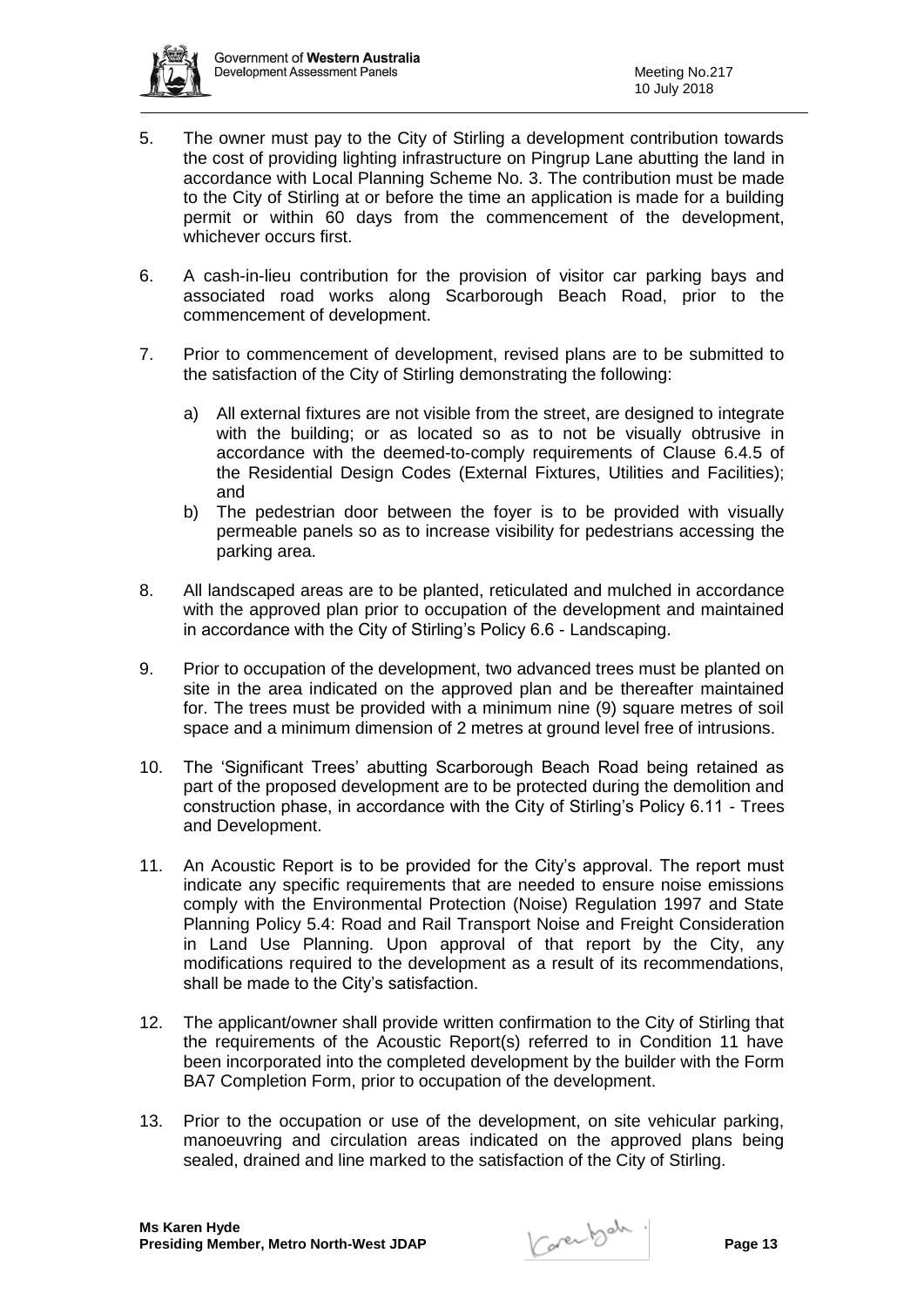

- 14. The car stacking equipment shown on the plans herby approved being designed, installed and maintained in perpetuity in order to allow for access and egress of stacked vehicles independent of other vehicles, to the satisfaction of the City of Stirling.
- 15. Prior to the occupation of the development, a minimum of six (6) bicycle bays are to be installed and maintained thereafter to the satisfaction of the City of Stirling. All bicycle parking facilities are to comply with AS 2890.3:2015.
- 16. Prior to the occupation of the building, the street number shall be clearly displayed on the façade of the building. The street number is to be displayed in perpetuity to the satisfaction of the City of Stirling.
- 17. Lighting to the entry of the development is to be provided in accordance with the requirements of the Scarborough Beach Road West Local Development Plan and shall comply with Australian Standards AS 4282-1997 for the control of obstructive effects of outdoor lighting.
- 18. All multiple dwellings shall be provided with a mechanical dryer prior to the occupancy or use of the development.
- 19. Unless otherwise agreed all service areas and facilities, including air conditioning units, clothes drying areas, plant and roof equipment, shall be screened in accordance with the Scarborough Beach Road West Local Development Plan.
- 20. Prior to occupation of the development, the external finish of the boundary wall/s shall be to the same standard as the rest of the development, to the satisfaction of the City.
- 21. Stormwater from all roofed and paved areas shall be collected and contained on site. Stormwater must not affect or be allowed to flow onto or into any other property or road reserve.
- 22. All redundant vehicle crossovers shall be removed and the verge, landscaping, footpaths and kerbing reinstated.
- 23. A Waste Management Plan shall be provided to the satisfaction of the City of Stirling, prior to commencement of works. Provisions contained in the Waste Management Plan shall be implemented and maintained thereafter to the satisfaction of the City of Stirling.
- 24. A Site Management Plan shall be submitted to the satisfaction of the City of Stirling prior to commencement of works. The Site Management Plan shall address access to and from the site, dust, noise, waste management, the parking arrangements for contractors and subcontractors, storage of materials, traffic and site safety/security. The Site Management Plan is to be complied with for the duration of the construction of the development.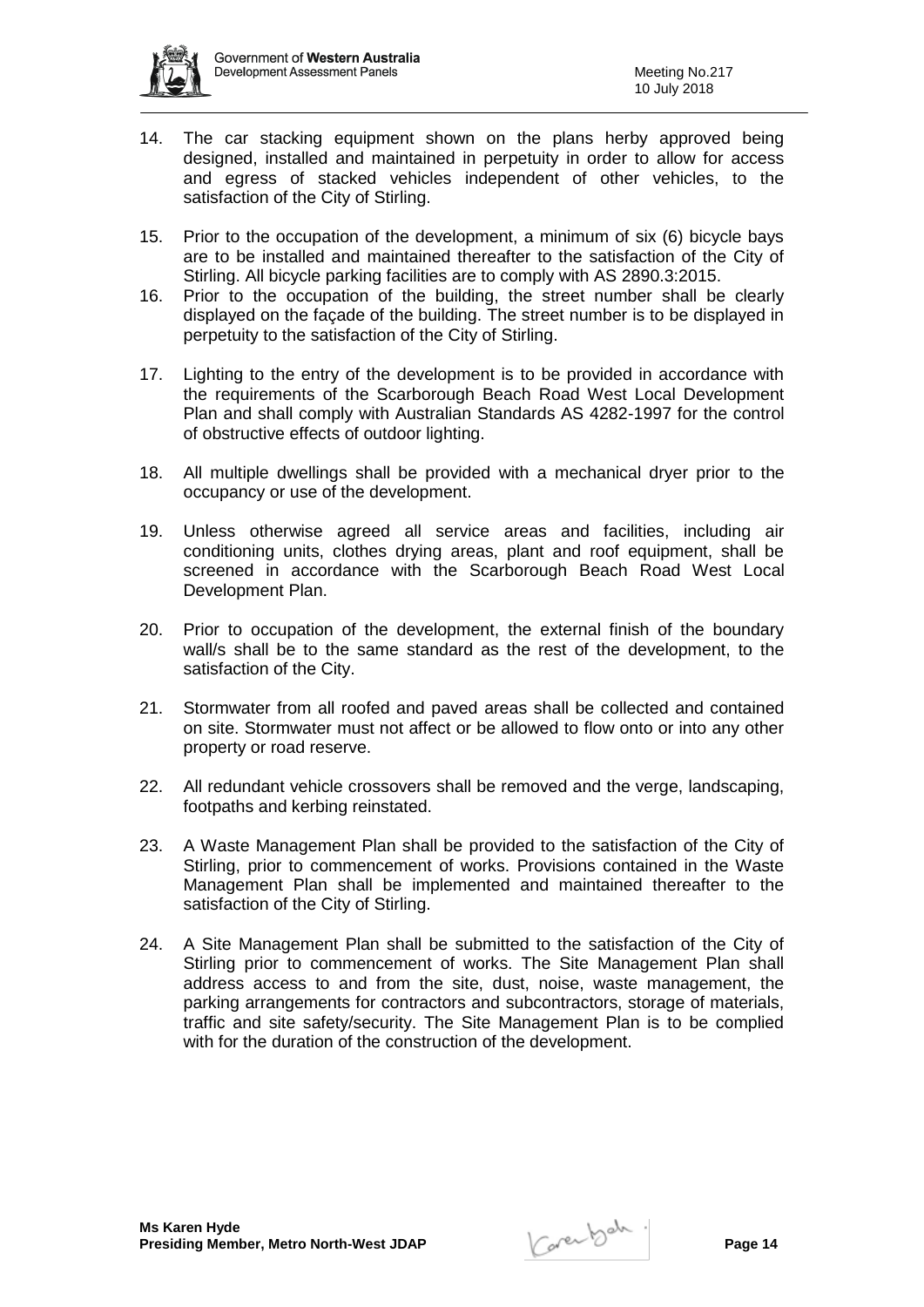

## **Advice Notes**

- 1. A monetary contribution towards the Right of Way lighting infrastructure will need to be paid by the applicant/landowner in order to satisfy this condition of approval. For the 2017/18 financial year, a contribution of \$4,590.69 will need to be paid to the City in order to upgrade the adjoining Right of Way. Please note that this figure is subject to change and will need to confirm with the City prior to payment.
- 2. A cash-in lieu contribution for the provision of visitor car parking bays and associated road works along Scarborough Beach Road will need to be paid by the applicant/landowner in order to satisfy this condition of approval. For the 2017/18 financial year, a contribution of \$15,000 will need to be paid to the City in order to construct the visitor car parking bays and associated road works along Scarborough Beach Road. Please note this figure is subject to change and will need to be confirmed with the City prior to payment.
- 3. Construction noise is not permitted outside of the hours of 7am to 7pm Monday to Saturday inclusive. Any construction works are to comply with the Environmental Noise Protection Regulations 1997.
- 4. Air discharges and all ventilation including underground carpark to be certified as compliant with the Building Code of Australia and related Australian Standard.
- 5. The common use facility to comply with the Health (Public Building) Regulations 1992.
- 6. An Advanced Tree is defined in Local Planning Policy 6.11 as: *means a tree which requires planting in at least a 90 litre container or greater size and which is at least 2 metres in height and at least 2 years of age.*
- 7. The Advanced Trees are to be planted a minimum of 1 metre from the current and future lot boundaries.

#### **AMENDING MOTION**

**Moved by:** Ms Sheryl Chaffer **Seconded by:** Ms Karen Hyde

That condition 1 be amended to read as follows:

*1. "The redevelopment is to comply with all respects with the attached approved plans, as dated, marked and stamped, together with any requirements and annotations detailed there on by the City of Stirling, unless otherwise approved by the City."*

**REASON:** To reflect that there may be very minor modifications to the plans during the transition from planning approval to the issue of building permit which may require approval by the City.

## **The Amending Motion was put and CARRIED UNANIMOUSLY.**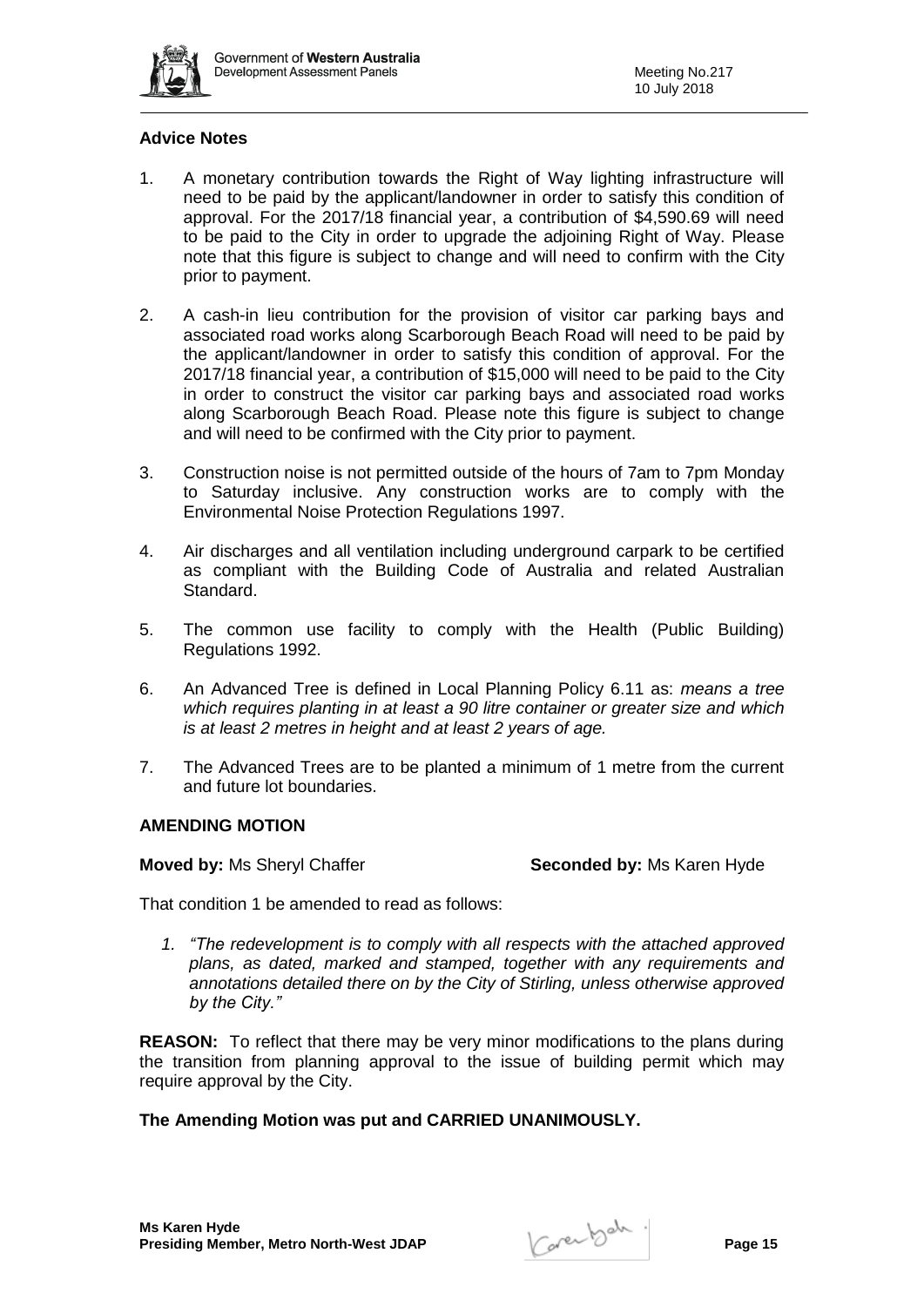

#### **AMENDING MOTION**

**Moved by:** Ms Karen Hyde **Seconded by:** Mr Fred Zuideveld

That condition 2 be deleted and inserted as a new advice note and remaining conditions be renumbered accordingly.

**REASON:** Land related to the widening of Scarborough Beach Road is a matter for the WAPC and falls outside the authority and decision making of the JDAP. The advice note therefore reminds the applicant of the process but cannot condition it under this approval.

### **The Amending Motion was put and CARRIED UNANIMOUSLY.**

#### **AMENDING MOTION**

**Moved by:** Ms Sheryl Chaffer **Seconded by:** Ms Karen Hyde

That condition 3 be deleted and remaining conditions be renumbered accordingly.

**REASON:** The reason for this is the same as the reason given for the amendment of condition 2**,** the matter falls outside the authority of the JDAP**.**

#### **The Amending Motion was put and CARRIED (3/2).**

| For:     | Ms Karen Hyde        |
|----------|----------------------|
|          | Ms Sheryl Chaffer    |
|          | Mr Fred Zuideveld    |
| Against: | Cr David Boothman    |
|          | Cr Giovanni Italiano |

#### **AMENDING MOTION**

**Moved by:** Mr Fred Zuideveld **Seconded by:** Ms Sheryl Chaffer

That condition 6 (now condition 4) be amended to read as follows:

*6. "The owner shall make a cash-in lieu contribution to the City of Stirling for the provision of visitor car parking bays and associated road works within the Scarborough Beach Road verge adjacent to the Subject Land, prior to occupation of the development."*

**REASON:** To identify the owner's responsibility**.**

#### **The Amending Motion was put and CARRIED UNANIMOUSLY.**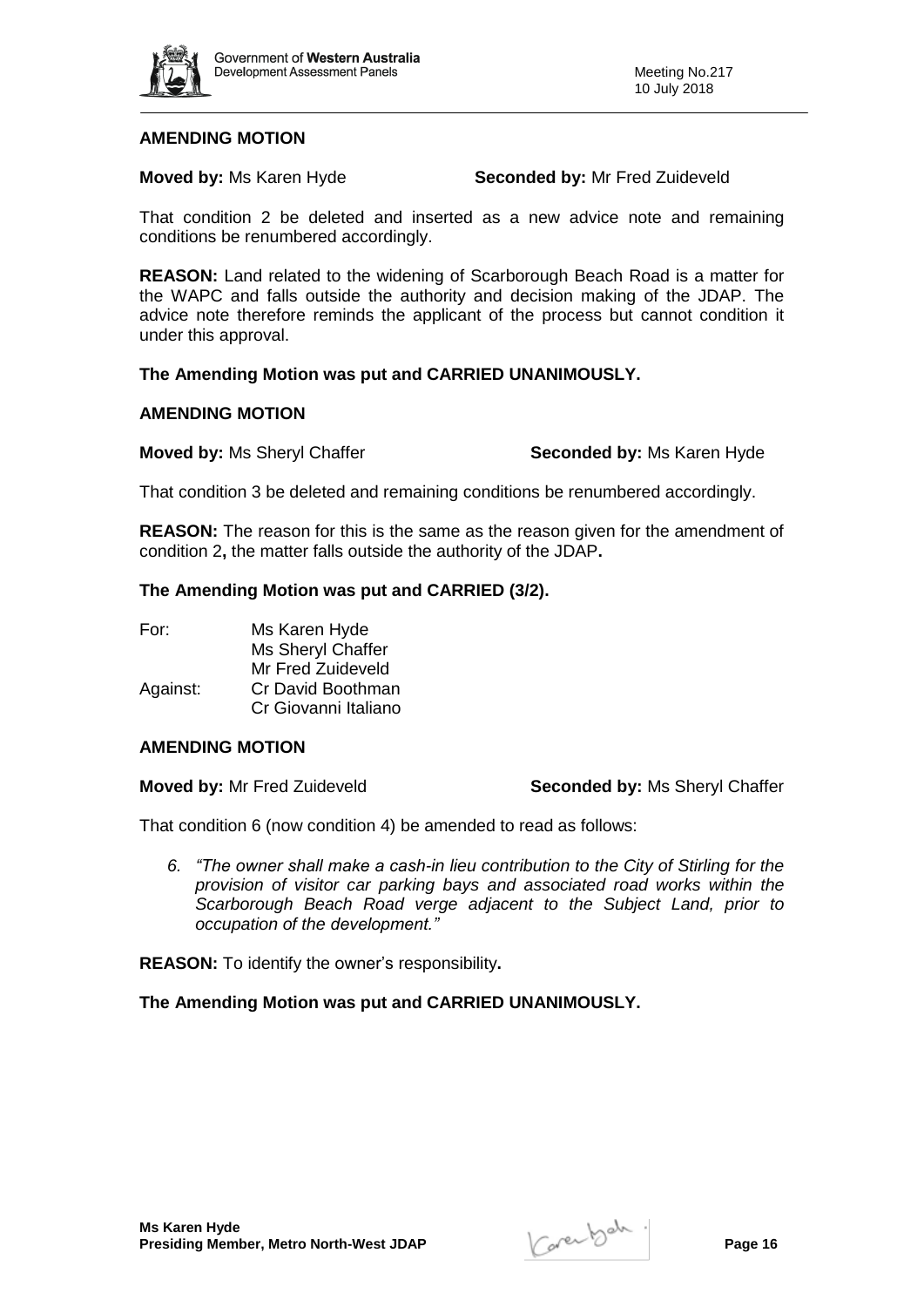

## **REPORT RECOMMENDATION (AS AMENDED)**

**Moved by: Cr David Boothman <b>Seconded by:** Ms Karen Hyde

That the Metro North-West Joint Development Assessment Panel, pursuant to section 31 of the *State Administrative Tribunal Act 2004* in respect of SAT application DR 163 of 2017, resolves to:

**Reconsider** its decision dated 6 April 2017 and **Approve** DAP Application reference DAP/17/01186 and accompanying plans (Attachment 1) for Fourteen Multiple Dwellings at Lot 356, House Number 152 Scarborough Beach Road, Scarborough in accordance with Schedule 2, Clause 68 (2) of the *Planning and Development (Local Planning Scheme) Regulations 2015*, for the following reasons:

## **Conditions**

- 1. The redevelopment is to comply with all respects with the attached approved plans, as dated, marked and stamped, together with any requirements and annotations detailed there on by the City of Stirling, unless otherwise approved by the City.
- 2. In accordance with the City of Stirling's Local Planning Policy 6.5 Development abutting Rights of Way Policy, a 0.485 metres wide portion of land along the northern boundary shall be ceded free of cost to the Crown for the purpose of road widening. All costs associated with ceding this land shall be borne by the applicant/landowner and completed prior to occupation of the development.
- 3. The owner must pay to the City of Stirling a development contribution towards the cost of providing lighting infrastructure on Pingrup Lane abutting the land in accordance with Local Planning Scheme No. 3. The contribution must be made to the City of Stirling at or before the time an application is made for a building permit or within 60 days from the commencement of the development, whichever occurs first.
- 4. The owner shall make a cash-in lieu contribution to the City of Stirling for the provision of visitor car parking bays and associated road works within the Scarborough Beach Road verge adjacent to the Subject Land, prior to occupation of the development.
- 5. Prior to commencement of development, revised plans are to be submitted to the satisfaction of the City of Stirling demonstrating the following:
	- a) All external fixtures are not visible from the street, are designed to integrate with the building; or as located so as to not be visually obtrusive in accordance with the deemed-to-comply requirements of Clause 6.4.5 of the Residential Design Codes (External Fixtures, Utilities and Facilities); and
	- b) The pedestrian door between the foyer is to be provided with visually permeable panels so as to increase visibility for pedestrians accessing the parking area.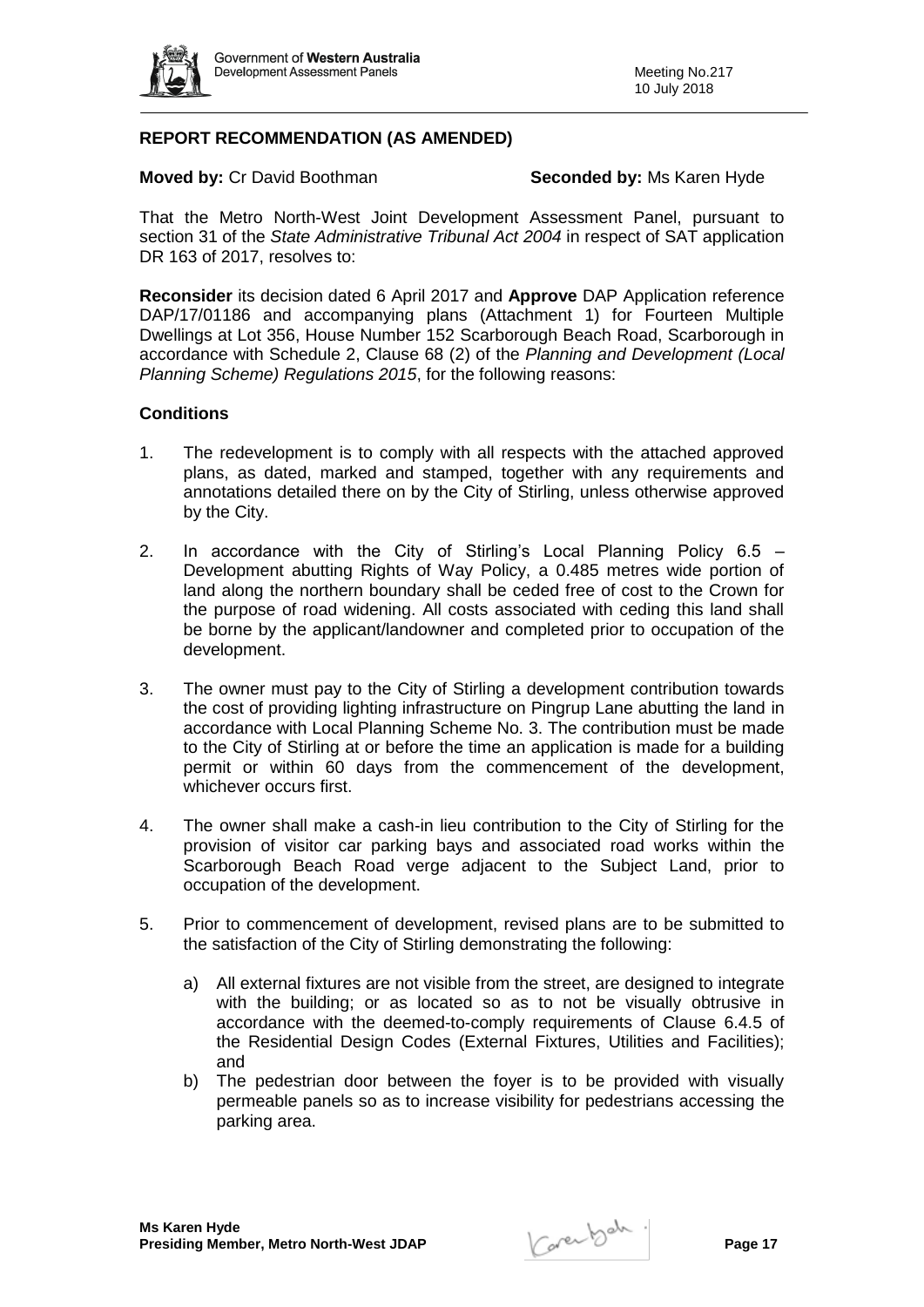

- 6. All landscaped areas are to be planted, reticulated and mulched in accordance with the approved plan prior to occupation of the development and maintained in accordance with the City of Stirling's Policy 6.6 - Landscaping.
- 7. Prior to occupation of the development, two advanced trees must be planted on site in the area indicated on the approved plan and be thereafter maintained for. The trees must be provided with a minimum nine (9) square metres of soil space and a minimum dimension of 2 metres at ground level free of intrusions.
- 8. The 'Significant Trees' abutting Scarborough Beach Road being retained as part of the proposed development are to be protected during the demolition and construction phase, in accordance with the City of Stirling's Policy 6.11 - Trees and Development.
- 9. An Acoustic Report is to be provided for the City's approval. The report must indicate any specific requirements that are needed to ensure noise emissions comply with the Environmental Protection (Noise) Regulation 1997 and State Planning Policy 5.4: Road and Rail Transport Noise and Freight Consideration in Land Use Planning. Upon approval of that report by the City, any modifications required to the development as a result of its recommendations, shall be made to the City's satisfaction.
- 10. The applicant/owner shall provide written confirmation to the City of Stirling that the requirements of the Acoustic Report(s) referred to in Condition 11 have been incorporated into the completed development by the builder with the Form BA7 Completion Form, prior to occupation of the development.
- 11. Prior to the occupation or use of the development, on site vehicular parking, manoeuvring and circulation areas indicated on the approved plans being sealed, drained and line marked to the satisfaction of the City of Stirling.
- 12. The car stacking equipment shown on the plans herby approved being designed, installed and maintained in perpetuity in order to allow for access and egress of stacked vehicles independent of other vehicles, to the satisfaction of the City of Stirling.
- 13. Prior to the occupation of the development, a minimum of six (6) bicycle bays are to be installed and maintained thereafter to the satisfaction of the City of Stirling. All bicycle parking facilities are to comply with AS 2890.3:2015.
- 14. Prior to the occupation of the building, the street number shall be clearly displayed on the façade of the building. The street number is to be displayed in perpetuity to the satisfaction of the City of Stirling.
- 15. Lighting to the entry of the development is to be provided in accordance with the requirements of the Scarborough Beach Road West Local Development Plan and shall comply with Australian Standards AS 4282-1997 for the control of obstructive effects of outdoor lighting.
- 16. All multiple dwellings shall be provided with a mechanical dryer prior to the occupancy or use of the development.
- 17. Unless otherwise agreed all service areas and facilities, including air conditioning units, clothes drying areas, plant and roof equipment, shall be

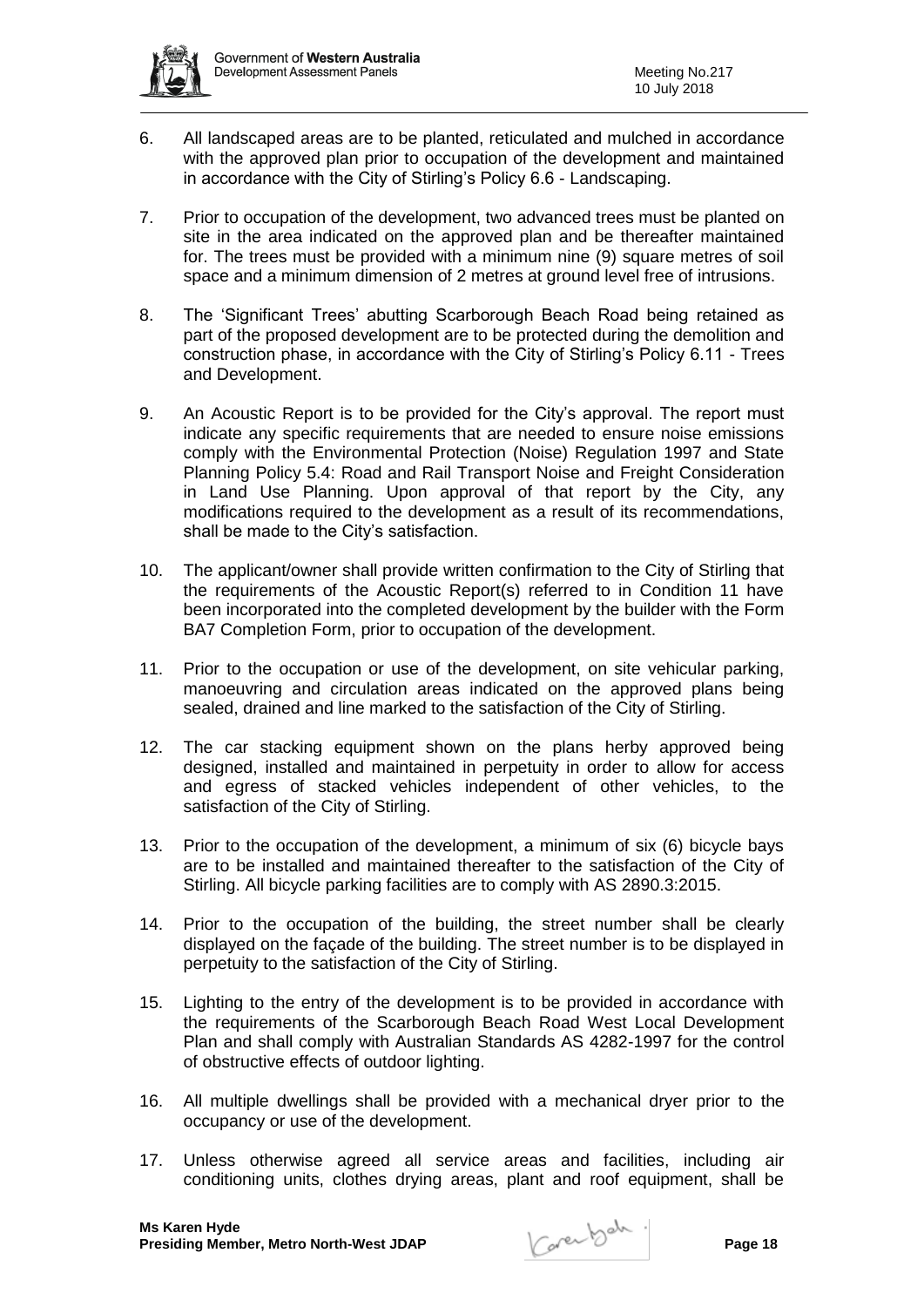

screened in accordance with the Scarborough Beach Road West Local Development Plan.

- 18. Prior to occupation of the development, the external finish of the boundary wall/s shall be to the same standard as the rest of the development, to the satisfaction of the City.
- 19. Stormwater from all roofed and paved areas shall be collected and contained on site. Stormwater must not affect or be allowed to flow onto or into any other property or road reserve.
- 20. All redundant vehicle crossovers shall be removed and the verge, landscaping, footpaths and kerbing reinstated.
- 21. A Waste Management Plan shall be provided to the satisfaction of the City of Stirling, prior to commencement of works. Provisions contained in the Waste Management Plan shall be implemented and maintained thereafter to the satisfaction of the City of Stirling.
- 22. A Site Management Plan shall be submitted to the satisfaction of the City of Stirling prior to commencement of works. The Site Management Plan shall address access to and from the site, dust, noise, waste management, the parking arrangements for contractors and subcontractors, storage of materials, traffic and site safety/security. The Site Management Plan is to be complied with for the duration of the construction of the development.

## **Advice Notes**

- 1. A monetary contribution towards the Right of Way lighting infrastructure will need to be paid by the applicant/landowner in order to satisfy this condition of approval. For the 2017/18 financial year, a contribution of \$4,590.69 will need to be paid to the City in order to upgrade the adjoining Right of Way. Please note that this figure is subject to change and will need to confirm with the City prior to payment.
- 2. A cash-in lieu contribution for the provision of visitor car parking bays and associated road works along Scarborough Beach Road will need to be paid by the applicant/landowner in order to satisfy this condition of approval. For the 2017/18 financial year, a contribution of \$15,000 will need to be paid to the City in order to construct the visitor car parking bays and associated road works along Scarborough Beach Road. Please note this figure is subject to change and will need to be confirmed with the City prior to payment.
- 3. Construction noise is not permitted outside of the hours of 7am to 7pm Monday to Saturday inclusive. Any construction works are to comply with the Environmental Noise Protection Regulations 1997.
- 4. Air discharges and all ventilation including underground carpark to be certified as compliant with the Building Code of Australia and related Australian Standard.
- 5. The common use facility to comply with the Health (Public Building) Regulations 1992.